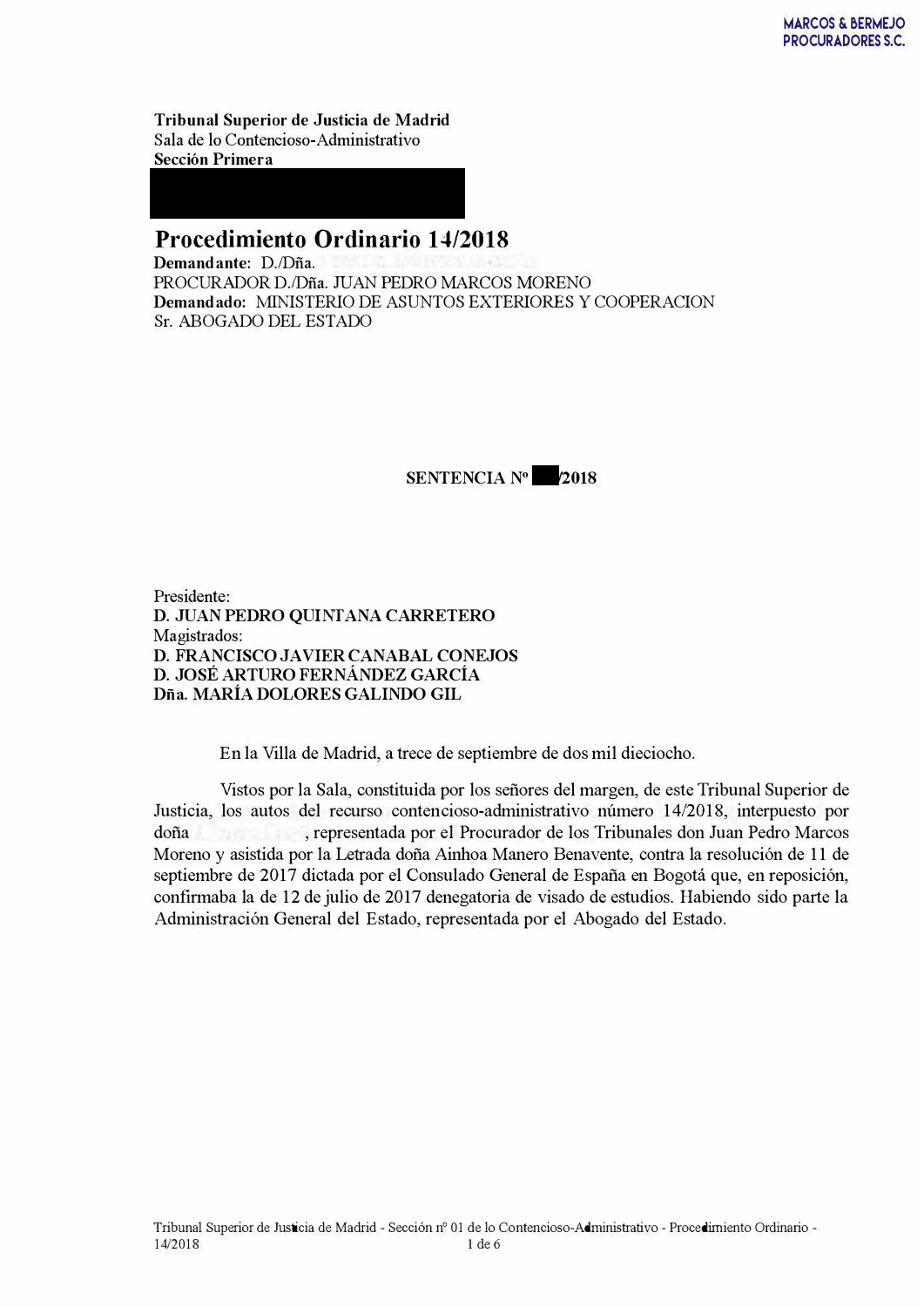## **ANTECEDENTES DE HECHO**

**PRIMERO.**- Por doña se interpuso recurso contencioso administrativo mediante escrito presentado en fecha 2 de enero de 2.018 contra los actos antes mencionados, acordándose su admisión, y una vez formalizados los trámites legales preceptivos fue emplazada para que dedujera demanda, lo que llevó a efecto mediante escrito en el que tras alegar los fundamentos de hecho y de derecho que consideró pertinentes, terminó suplicando la estimación del recurso con la consiguiente revocación de los actos recurridos

SEGUNDO.- La representación procesal de la Administración General del Estado contestó a la demanda mediante escrito en el que, tras alegar los hechos y fundamentos de derecho que estimó aplicables, terminó pidiendo la desestimación del recurso.

**TERCERO.** Habiéndose solicitado el recibimiento del pleito a prueba se practicó la admitida por la Sala con el resultado obrante en autos y, tras ello, con fecha 12 de septiembre de 2018 se celebró el acto de votación y fallo de este recurso, quedando el mismo concluso para Sentencia.

Siendo Ponente el Magistrado Iltmo. Sr. D. Francisco Javier Canabal Conejos.

## **FUNDAMENTOS DE DERECHO**

**PRIMERO.** A través del presente recurso jurisdiccional doña con nacionalidad colombiana, impugna la resolución de 11 de septiembre de 2017 dictada por el Consulado General de España en Bogotá que, en reposición, confirmaba la de 12 de julio de 2017 que denegaba su solicitud de visado de estudios por "no tener garantizados los medios económicos necesarios para sufragar los gastos de estancia y regreso al país de procedencia".

Sostiene la parte recurrente que las citadas resoluciones infringen los artículos 37 y 38 del Real Decreto 557/2011, de 20 de abril, toda vez que resultó acreditada la solvencia de su hermana, residente en España, que sería quien se hiciera cargo de los gastos de hospedaje y manutención. Añade que se aportó transferencia del abuelo de 26.000 pesos colombianos

Se opone la Administración demandada, tras desarrollar la normativa aplicable y negar la falta de motivación de la resolución impugnada.

**SEGUNDO.**- Para resolver la cuestión objeto de autos se ha de recordar, en primer lugar, que del contenido de las normas integradoras de nuestro vigente Ordenamiento Jurídico en la presente materia no se deriva un derecho subjetivo de acceso al territorio nacional a favor de todo ciudadano extranjero y en cualquier circunstancia. Efectivamente, el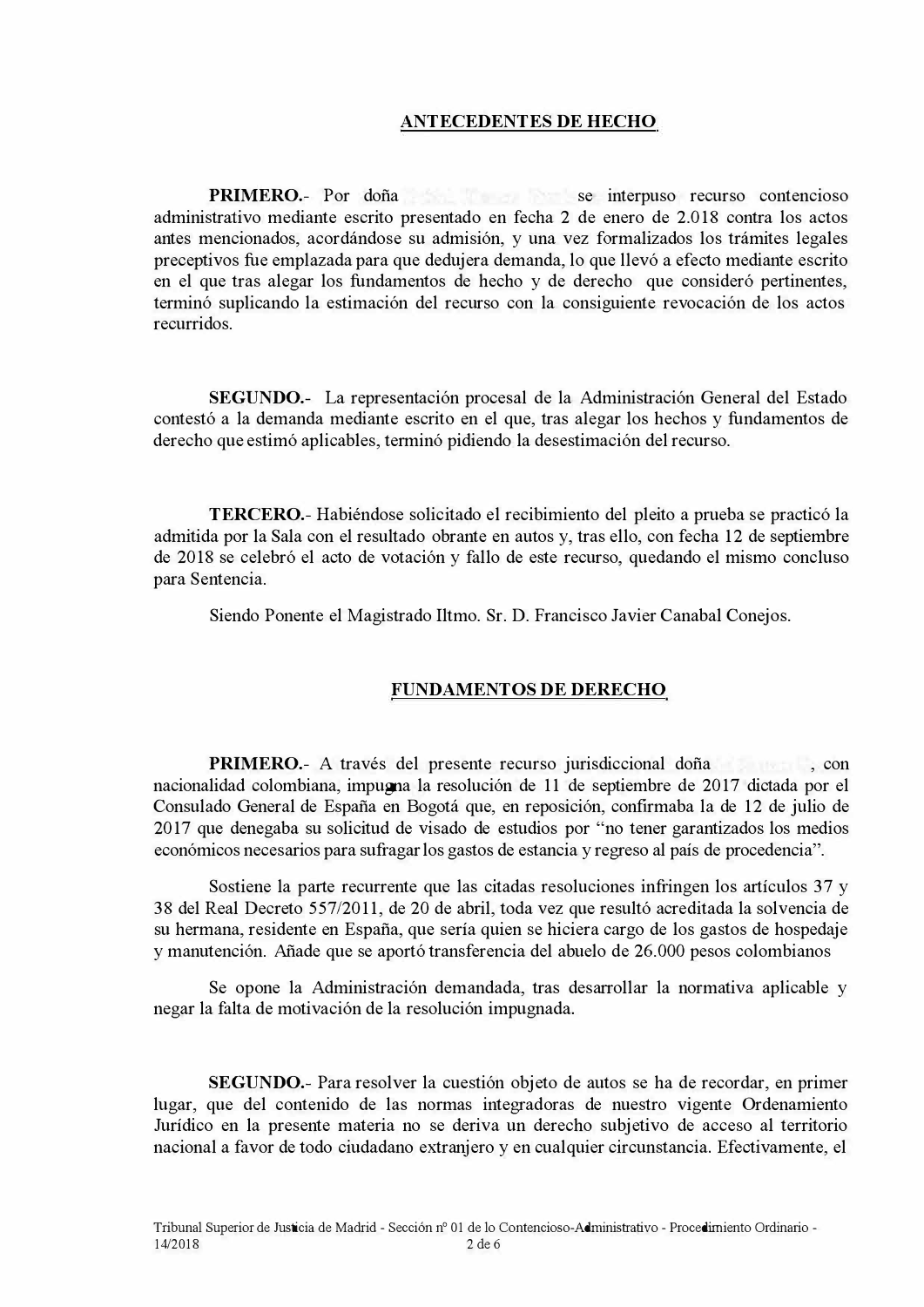permiso de entrada se encuentra condicionado en cada específico caso por los compromisos internacionales y por la normativa interna especial aplicable al supuesto concreto de que se trate. En virtud de los artículos 5 y 18 del Convenio de Aplicación del Acuerdo de Schengen, los visados para estancias de larga duración, superior a tres meses, serán visados nacionales expedidos por cada Parte contratante con arreglo a su propia legislación y será válido para transitar por el resto de los países contratantes salvo si no cumple las condiciones de entrada contempladas en las letras a), d) y e) del apartado 1 del artículo 5 o si figura en la lista nacional de no admisibles de la Parte contratante por cuyo territorio desee transitar.

TERCERO.- El artículo 37 del Real Decreto 557/2011, de 20 de abril, prevé que será titular de una autorización de estancia el extranjero que haya sido habilitado a permanecer en España por un período superior a noventa días con el fin único o principal de llevar a cabo alguna de las siguientes actividades de carácter no laboral: a) Realización o ampliación de estudios en un centro de enseñanza autorizado en España, en un programa de tiempo completo, que conduzca a la obtención de un título o certificado de estudios. Por su parte, el artículo 38 prescribe: "Son requisitos para la obtención del visado de estudios: 1. Con carácter general y para todos los supuestos previstos en el artículo anterior: a) Requisitos a valorar por la Misión diplomática u Oficina consular: 2.º Tener garantizados los medios económicos necesarios para sufragar los gastos de estancia y regreso a su país, y, en su caso, los de sus familiares, de acuerdo con las siguientes cuantías:

Para su sostenimiento, una cantidad que represente mensualmente el 100% del IPREM, salvo que se acredite debidamente tener abonado de antemano el alojamiento por todo el tiempo que haya de durar la estancia.

En el supuesto de participación en un programa de movilidad de alumnos, para seguir un programa de enseñanza secundaria y/o bachillerato en un centro docente o científico oficialmente reconocido, la acreditación de la cuantía prevista en el párrafo anterior será sustituida por el hecho de que el programa de movilidad contenga previsiones que garanticen que el sostenimiento del extranjero queda asegurado dentro del mismo.

Para el sostenimiento de los familiares que estén a su cargo, durante su estancia en España: una cantidad que represente mensualmente el 75% del IPREM, para el primer familiar, y el 50% del IPREM para cada una de las restantes personas que vayan a integrar la unidad familiar en España, salvo que se acredite debidamente tener abonado de antemano el alojamiento por todo el tiempo que haya de durar la estancia.

No se computarán, a los efectos de garantizar ese sostenimiento, las cuantías utilizadas o a utilizar para sufragar, en su caso, el coste de los estudios, del programa de movilidad o de las prácticas no laborales.

Además, el artículo 7.1 b) de la Directiva del Consejo 2004/114/CE de 13 de diciembre de 2004 taxativamente establece que quien solicite este tipo de visados "deberá presentar toda prueba que solicite un Estado miembro de que podrá disponer durante su estancia de recursos suficientes para cubrir sus gastos de subsistencia, estudios y regreso. Los Estados miembros harán público el importe mínimo de recursos mensuales necesarios a efectos de la presente disposición, sin perjuicio del examen de cada caso en particular".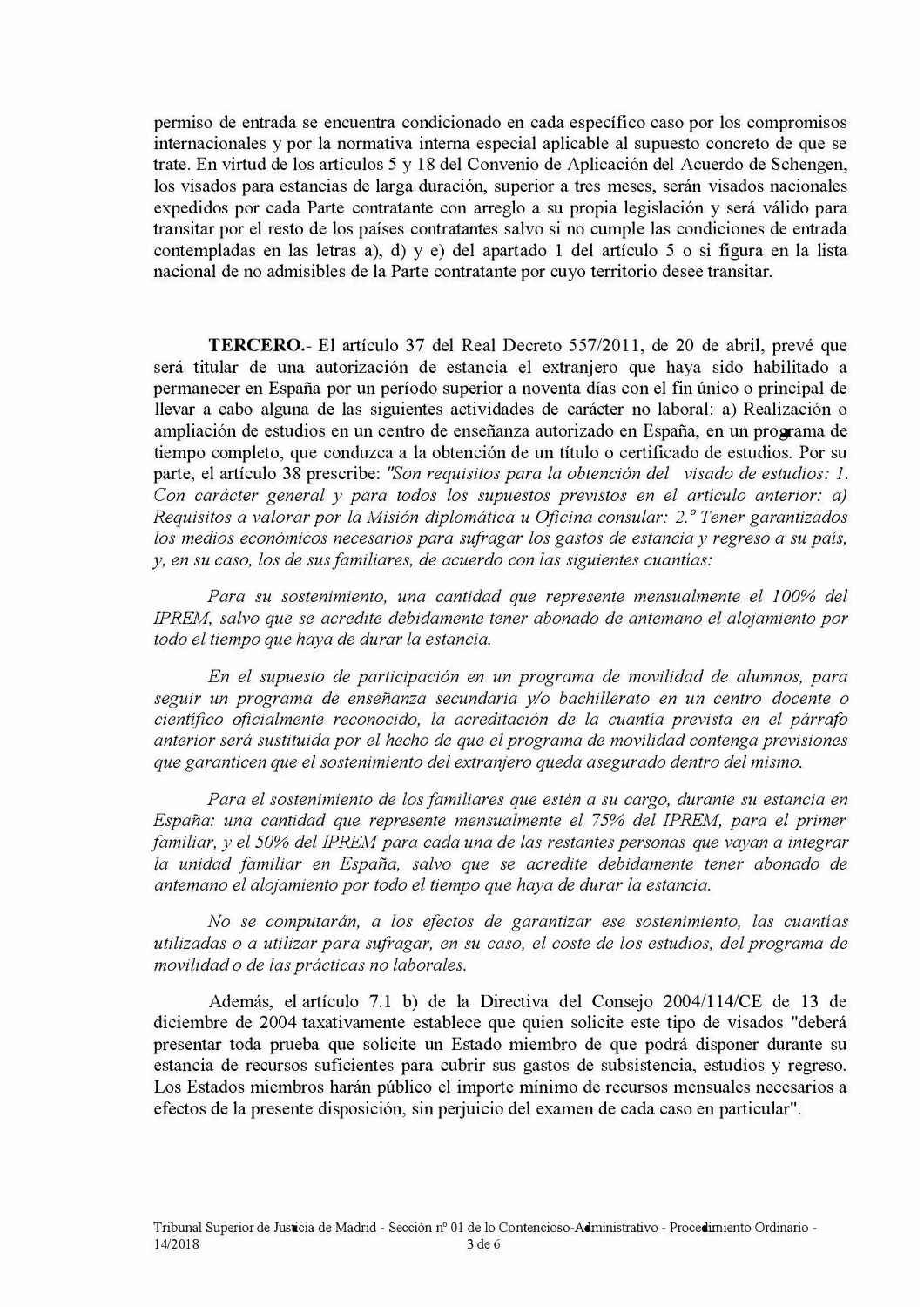A la fecha de presentación de la solicitud del visado, 28 de junio de 2017, estaba en vigor el IPREM señalado para el año 2017 al haberse prorrogado automáticamente los presupuestos y que ascendía a ascendía a 537,84  $\epsilon$  al mes.

Según consta al folio 3 del expediente la actora fue admitida por la Universidad Camilo José cela en el programa de Gado en Criminología para el curso 2017/2018, con una duración de cuatro años habiendo abonado 700  $\epsilon$  como primer pago de la matrícula cuyo importe total ascendería a 9.750  $\epsilon$ . El primer curso se desarrollaría desde el 18 de septiembre de  $2017$  al 30 de junio de  $2018$ .

La recurrente no trabaja y sería su hermana y su abuelo, residentes en España, quienes se harían cargo de los gastos derivados de la estancia que alcanzarían la suma de  $4.840, 56 \in \mathfrak{p}$  pues son nueve meses.

Por lo tanto, la recurrente viviría bajo los auspicios de dos patrocinadores. La hermana, soltera, es vecina de Arroyo Molinos y en Acta de Manifestaciones ante Notario, de fecha 19 de junio de 2017, se comprometió a procurarle la asistencia necesaria en lo que se refiere al lugar de estancia. El abuelo, en Acta de Manifestaciones de igual fecha, se comprometió a sufragar los gastos de la estancia. El abuelo está jubilado y recibe una pensión de 1,822,518 \$ (509,50  $\epsilon$ ) y aportó el estado de su cuenta a mayo de 2017 que ascendía a 25,019,148 \$ (6.994 E). Se aportaron datos bancarios de don

y doña vero de ellos no aparece compromiso de patrocinio. El 30 de mayo de 2017 el abuelo realizó una transferencia a favor de la recurrente de  $25,041,642.65$  \$ (7.000 €).

Esta era la situación económica de los patrocinadores y de la recurrente en el momento de la solicitud y la que debemos analizar. La disponibilidad económica debe quedar acreditada en el momento de la solicitud y ser la misma veraz y suficiente y con la documentación aportada se llega a la conclusión de que no podemos negar la capacidad económica del abuelo para sufragar el coste de los estudios y manutención, con el dinero ingresado no tendría suficiente pero la diferencia puede ser asumida, y ello teniendo en cuenta que la hermana se hará cargo de la estancia lo que supone mayor disponibilidad en relación con el pago de dichos estudios. En suma, al no existir controversia sobre el resto de la documentación aportada, procederá estimar el presente recurso y, con ello, la concesión del visado de estudios solicitado.

**CUARTO.**- Establece el art. 139.1 de la Ley de la Jurisdicción que en primera o unica instancia, el órgano jurisdiccional, al dictar sentencia o al resolver por auto los recursos o incidentes que ante el mismo se promovieren, impondrá las costas a la parte que haya visto rechazadas todas sus pretensiones, salvo que aprecie y así lo razone, que el caso presentaba serias dudas de hecho o de derecho. En el caso de autos procede la condena en costas de la parte demandada que ha visto rechazada sus pretensiones sin que concurra motivo para su no imposición.

A tenor del apartado tercero de dicho artículo 139 de la Ley jurisdiccional, la imposición de las costas podrá ser "a la totalidad, a una parte de éstas o hasta una cifra máxima". La Sala considera procedente en este supuesto limitar la cantidad que, de los conceptos enumerados en el artículo 241.1 de la Ley de Enjuiciamiento Civil, ha de satisfacer a la parte contraria la condenada al pago de las costas, hasta una cifra máxima total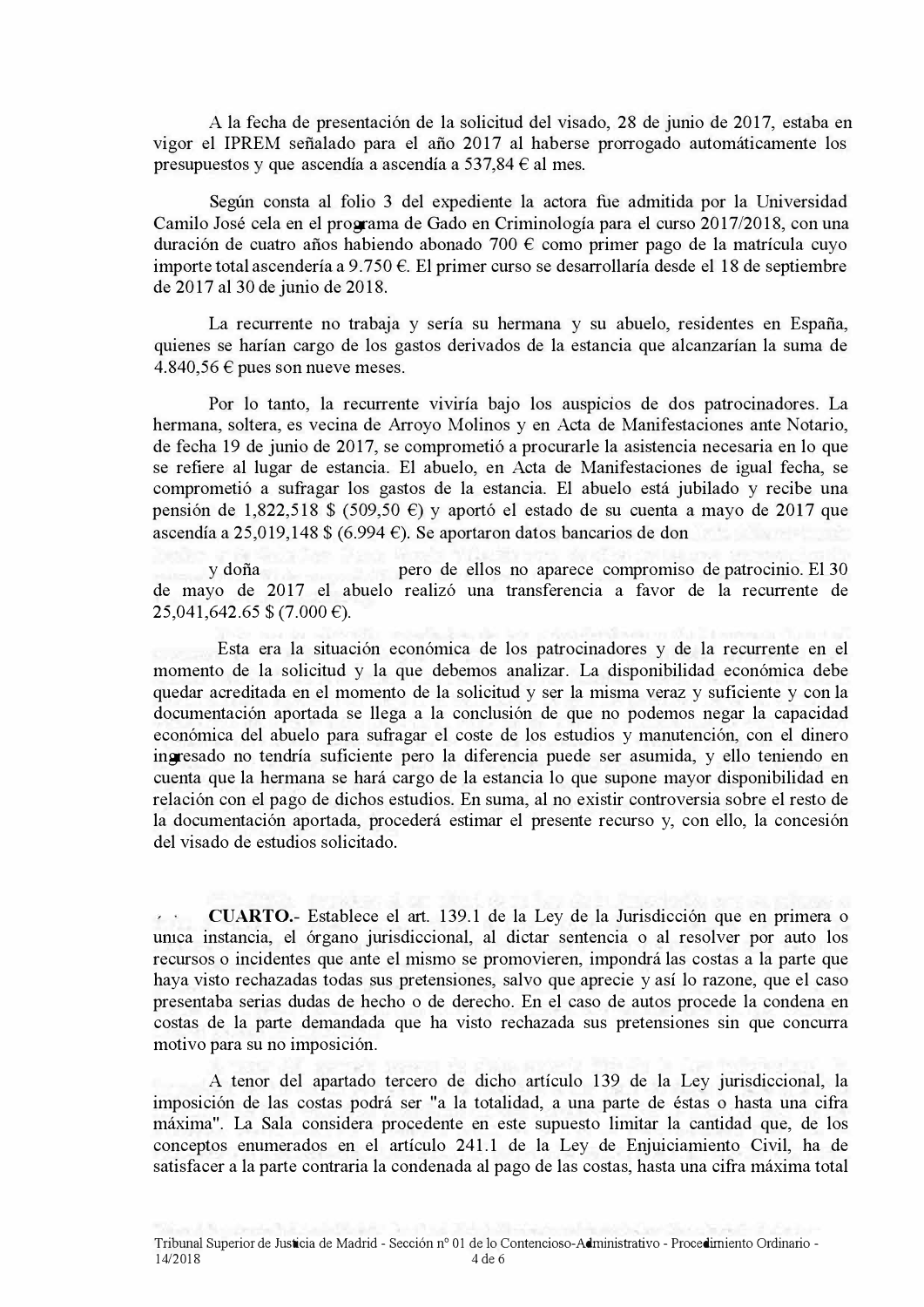de trescientos euros (300  $\epsilon$ ) por los honorarios de Letrado y Procurador, más la cantidad de IVA correspondiente a dichas cantidades, y ello en función de la índole del litigio y la actividad desplegada por las partes.

**VISTOS.** - los artículos citados y demás de general y pertinente aplicación.

## <u>**FALLAMOS**</u>

Que ESTIMAMOS el recurso contencioso-administrativo interpuesto por doña

contra la resolución de 11 de septiembre de 2017 dictada por el Consulado General de España en Bogotá que, en reposición, confirmaba la de 12 de julio de 2017 que anulamos declarando su derecho al visado de estudios solicitado.

Efectuar expresa imposición de las costas procesales causadas en el presente recurso a la parte demandada en los términos fundamentados respecto de la determinación del límite máximo de su cuantía.

La presente sentencia es susceptible de recurso de casación, que deberá prepararse ante esta Sala en el plazo de treinta días, contados desde el siguiente al de su notificación, acreditándose en el escrito de preparación del recurso el cumplimiento de los requisitos establecidos en el artículo 89.2 de la Ley de la Jurisdicción Contencioso-administrativa, con justificación del interés casacional objetivo que presente. Previa constitución del depósito previsto en la Disposición Adicional Decimoquinta de la Ley Orgánica del Poder Judicial, bajo apercibimiento de no tener por preparado el recurso.

Dicho depósito habrá de realizarse mediante el ingreso de su importe en la Cuenta de Depósitos y Consignaciones de esta Sección, cuenta-expediente nº (Banco de Santander, Sucursal c/ Barquillo nº 49), especificando en el campo concepto del documento Resguardo de ingreso que se trata de un "Recurso" 24 Contencioso-Casación (50 euros). Si el ingreso se hace mediante transferencia bancaria, se realizará a la cuenta general  $\gamma$  se consignará el número de cuenta-expediente entre entre entre entre entre entre entre entre entre entre entre entre entre entre entre entre entre entre entre entre entre entre entre entre entre entre entre entre entre entre entre entre en

"Concepto de la transferencia" y a continuación, separados por espacios, los demás datos de interés.

En su momento, devuélvase el expediente administrativo al departamento de su procedencia, con certificación de esta resolución.

Así, lo pronunciamos, mandamos y firmamos.

D. Juan Pedro Quintana Carretero D. Francisco Javier Canabal Conejos